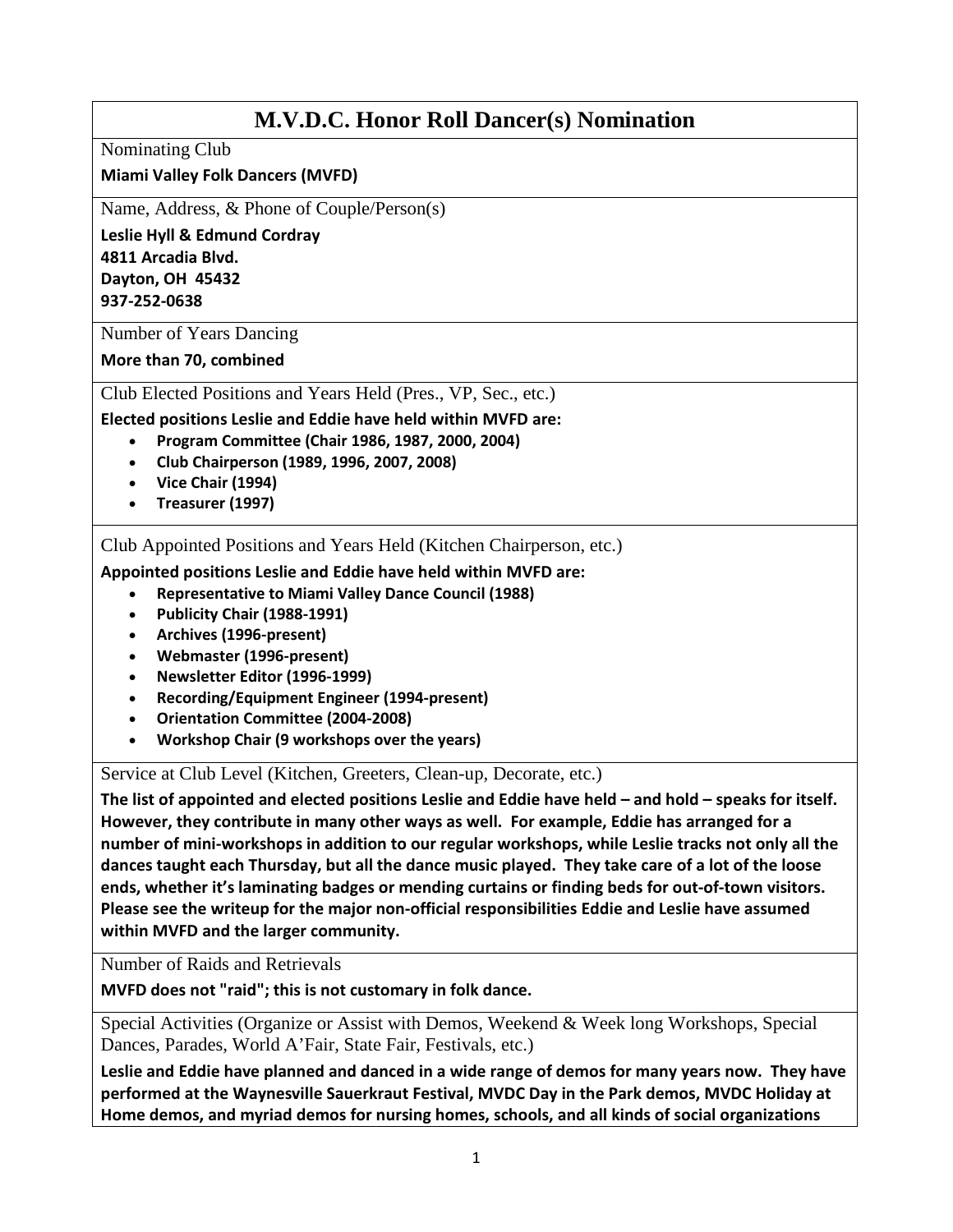**(including the Buckeye Dance Conventions) in a remarkable range of venues. In addition, Leslie has chaired nine MVFD workshops over the years, and Eddie and she have been heavily involved in finding suitable teachers for MVFD's workshops for at least the last 10 years.** 

**Leslie and Eddie have been involved with the Dayton International Festival Inc. (A World A'Fair) every year since 1982 (Leslie) or 1990 (Eddie). In connection with AWAF, one or the other (or both) of them has:**

- **performed with four different ethnic dance groups**
- **choreographed and directed American, Croatian, Slovenian, Macedonian, and Pan-Slavic suites for the Živio South Slavic Dancers**
- **directed and choreographed for the Bagatelle French Dancers for 10 years**
- **directed the Italian dancers for 3 years**
- **directed and choreographed for the Beseda Czech and Slovak dancers several times**

**And that doesn't count the many performers' costumes Leslie has sewn or embroidered over 20 plus years!**

M.V.D.C Position and Years Held (Pres., VP, Treasurer, Trustee, etc.)

**Michael Solomon Support Committee Chair (1998-2010)**

State & National Positions and Years Held (State Corp, State & National Convention Positions, etc.)

**None, but Leslie has organized folk dance sessions, demos, and costume shows when the convention has been in Dayton, and Eddie has served as the convention Treasurer.**

State & National Positions and Years Held (State Corp, State & National Convention Positions, etc.)

**California: 1978-1981** 

**National: 1982**

**Ohio: 1984, 1988, 1991, 1995, 2001, 2006**

**In addition to State and National Square Dance Conventions, Eddie and Leslie have attended a great many folk dance and leadership workshops, festivals, and camps, among them the below:** 

- **Various MVFD Ethnic Folk Dance Workshops 1972-present (far too numerous to list!)**
- **Planina Folk Dance Camp 1972-1976**
- **Bannerman Family Folk Dance Camp 1974-1975**
- **Kentucky Dance Institute 1975, 1977, 1980**
- **Oregon State Folk Dance Camp 1979-1981**
- **Lloyd Shaw Foundation Workshop 1981**
- **Maine Folk Dance Camp 1983**
- **Stockton Folk Dance Camp 1986, 2007**
- **Christmas Country Dance School, Berea 1987**
- **Scandinavian Week at Buffalo Gap 1989**
- **Swedish-American Week in Sweden 1990**
- **Telemark Experience, Norway 1990**
- **Door County Folk Festival 2007-2010**
- **Buffalo on the Danube 2010**
- **Oglebay Folk Dance Camps, Old World Music and Dance Camps, San Francisco Kolo Festivals (various years)**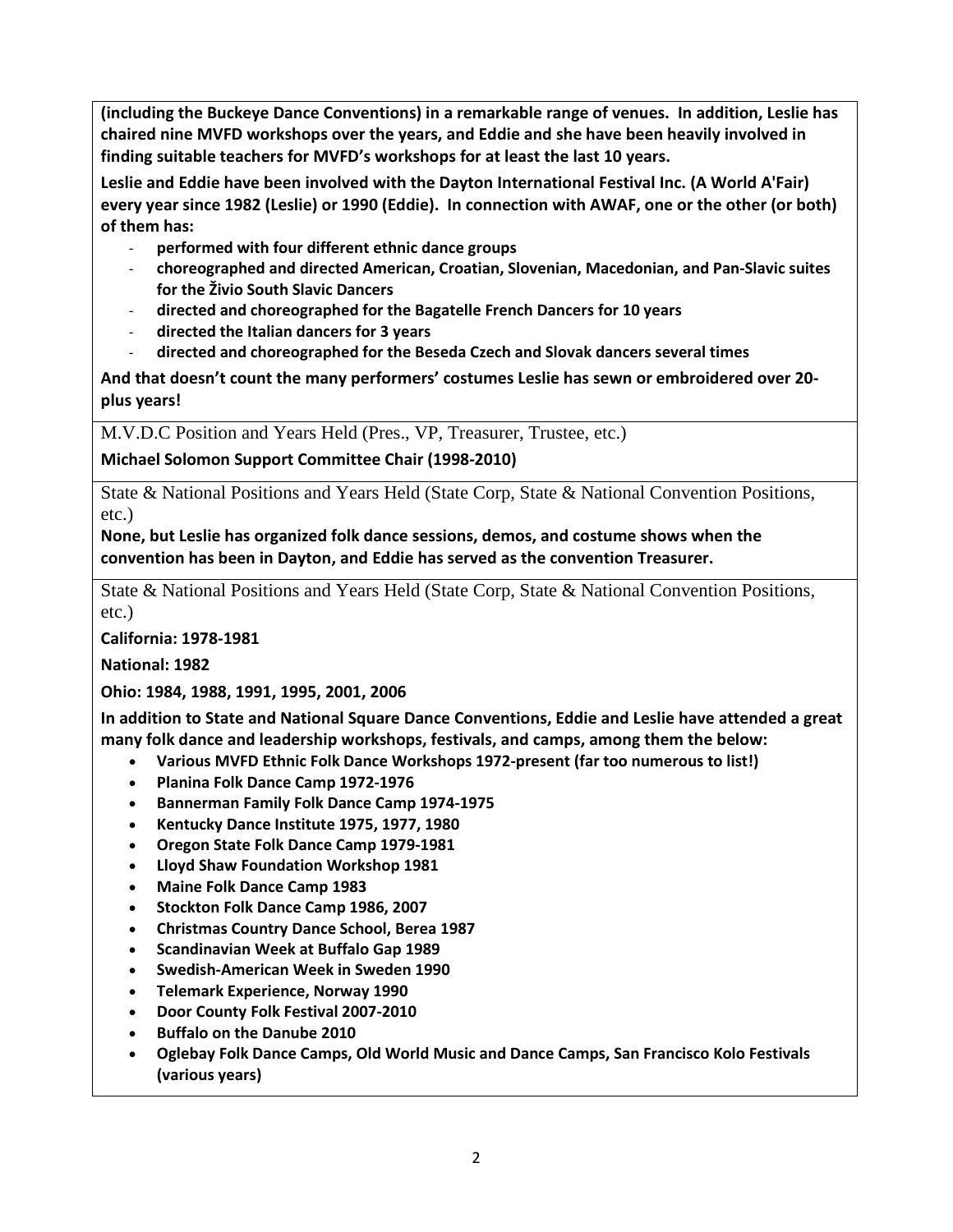## **M.V.D.C Honor Roll Dancer(s) Nomination (Write Up)**

Nominating Club

## **Miami Valley Folk Dancers (MVFD)**

Name, Address, & Phone of Couple/Person(s)

**Leslie Hyll & Edmund Cordray 4811 Arcadia Blvd. Dayton, OH 45432 937-252-0638** 

## Write Up

**The Miami Valley Folk Dancers are very pleased to nominate Leslie Hyll and Edmund Cordray as our Honor Couple of 2010. Both of them have contributed in many ways, both great and small, to the Miami Valley Folk Dancers, to the Miami Valley Dance Council, and to the Dayton community. The positions they have held with MVFD (see above), their contributions to MVDC (see below), and their involvement in various recreational dance groups and events (not just in Dayton) all bear witness to the leading role they have played in international folk dance for more than 30 years.** 

**Leslie Hyll became a member of the Miami Valley Folk Dancers in 1972 at age 12. With her parents Lou and Nancy Hyll, she attended dance workshops in Ohio, Virginia, and Kentucky. As a teenager she performed with the Kettering Historical Dancers, and wrote a published paper on the history of American folk dance. During and after her college years, Leslie broadened her knowledge by attending dance workshops from Maine to Norway, and even a Playford Ball in Manchester, England.** 

**Eddie Cordray had dancing parents as well, and was an accomplished folk dancer by age 12. The list of his West Coast memberships at the end of this writeup shows that he was usually active in several clubs at a time, with an emphasis on Balkan dance. In his twenties, he performed in the semiprofessional ensemble Westwind. Eddie has attended dance camps all over the country; he was still in his teens when he partnered his sister as she taught Norwegian workshops across the U.S.** 

**It is therefore no surprise that when Eddie found himself in Dayton for a training course and checked out the local dancing, he should have found a kindred spirit in Leslie. Their commitment to folk dance was apparent even in their 1991 wedding, which was held in folk costume at the Michael Solomon Pavilion and attended by most of MVFD. Eddie and Leslie continue to attend workshops together; in the past few years they have been in not only Columbus, Indiana, and Illinois, but also Wisconsin and California.** 

**Leslie and Eddie's breadth of experience has made them a wonderful resource for MVFD, where all the regular teaching is done by members. Leslie is perhaps the most knowledgeable of our dancerinstructors, and gladly teaches either beginners' or intermediate-level dances. Her repertory is wide, although she particularly enjoys English, German, French, and American dances. (Eddie's range is also wide, but emphasizes the Slavic dances.) Leslie has also taught courses in dance at Wright State University, and always includes some teaching and audience participation in the demos she arranges.** 

**As can be seen from the list of Leslie and Eddie's positions held within MVFD, Leslie has also put her leadership skills to good use within the club. She has served in almost every elected position available at MVFD. She has written a history of the club, and maintains both hard-copy and electronic archives of programs, letters, photographs, and other documents dating back to its beginning. Leslie recently led a group in going through Grace Wolff's many boxes of historical documents and dance material, sheet by sheet, and organizing them so that they could be added to the MVFD archives.**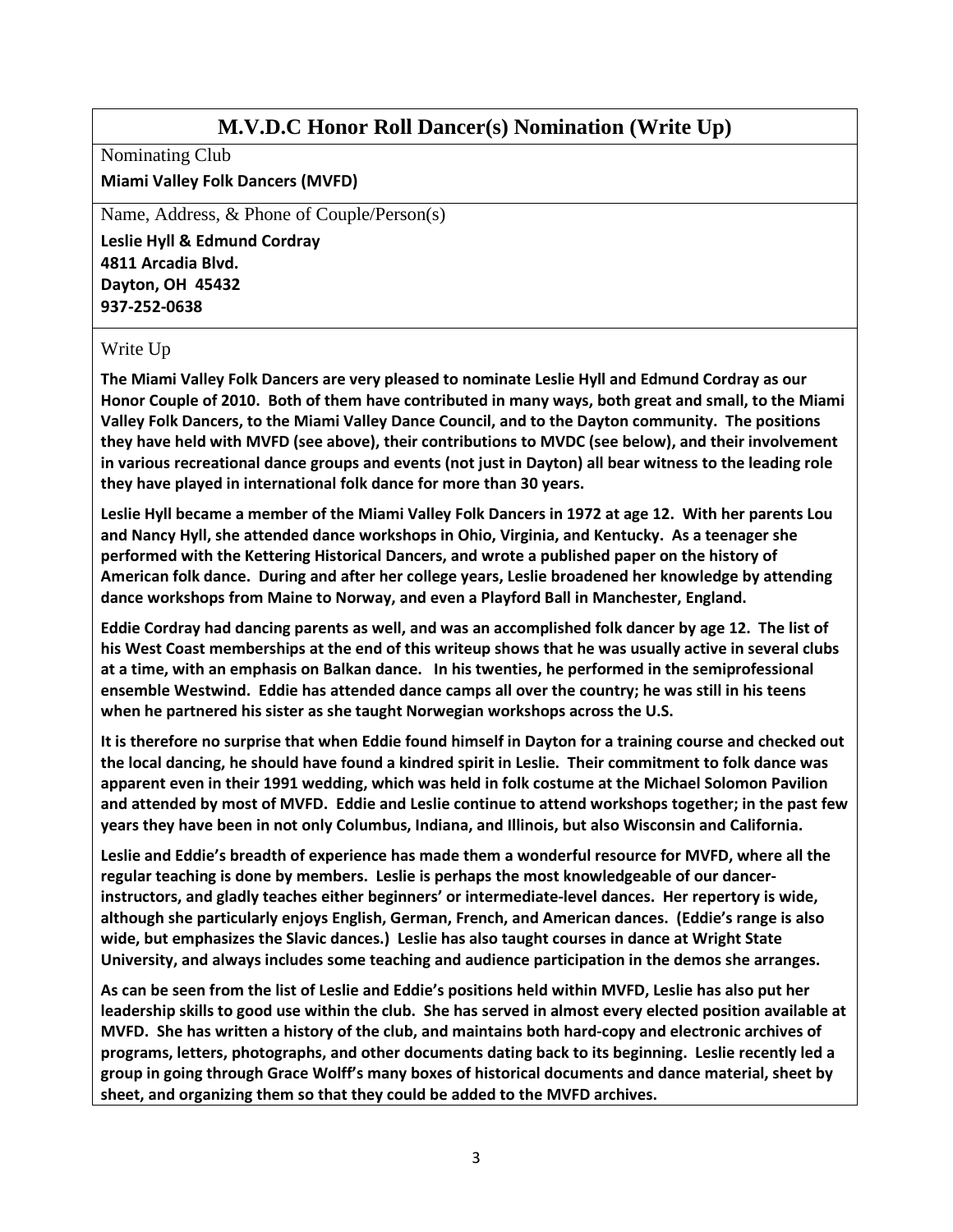**Leslie established (and continues to maintain) a website for the Miami Valley Folk Dancers that provides not only information about our club, but links to ethnic and folk dance groups all over Ohio as well as to related organizations like MVDC and Culture Works. In addition, she has set up and manages a group email account [\(mvfolkdancers@yahoogroups.com\)](mailto:mvfolkdancers@yahoogroups.com) for members of MVFD and other interested folk dancers. Last, Leslie maintains an Access database of present and past club members as well as dance contacts throughout the Midwest and even farther afield, which the club uses for mailings and publicity.** 

**One of the largest of Leslie's undertakings has been the creation of a CD containing scanned syllabuses from every single one of the workshops sponsored by MVFD from 1953 to 2004. Its alphabetical index of all the dances runs to 22 pages of small type. In 2000 she organized a massive scanning and proofreading effort; with the help of numerous MVFD members (and Eddie), the CD was completed and published in the fall of 2005. This syllabus CD has been enthusiastically reviewed in various dance newsletters, and orders have come in from all over the country as well as abroad. Leslie and Eddie are contributing all profits from this labor of love to the club.** 

**For his part, Eddie has taken charge of preserving the wealth of music that MVFD has acquired over its 56-year history, from records to .wav files. After transferring all of the club's records and tapes to a CD format (some 350-400 hours of work), he categorized all the music by name, nationality, type, and CD number to yield a book-size listing. As technology progressed, he put all the CD music onto a computer that offers our programmers and teachers speedy retrieval and considerable flexibility in handling the music. (No more record boxes!!) As members bring back music and dances from new workshops, and as software evolves, Eddie continues to update our collection and add new capabilities.** 

**All the groups that dance at the Pavilion have benefited from Eddie's willingness to take responsibility. His chairing of MVDC's Michael Solomon Support Committee for 12 years (1998-2010) has contributed greatly to its current status as possibly THE best dance hall in Dayton. He has overseen the refinishing of the floor as well as several other major improvements, like the restrooms. In addition to serving as the committee's treasurer, Eddie has personally taken care of most of the ongoing repairs and maintenance to the Pavilion, from installing new locks or gutters to replacing the hot-water heater – and much more. Somehow the wall panels are magically in place come winter, the light bulbs replace themselves….**

**Before Eddie moved to Dayton, he had provided sound for bands at various West Coast dance camps and festivals. He continues to provide or manage sound at various local dances, such as most of the Cityfolk contra nights, as well as at dance camps like the Door County Folk Festival in Wisconsin. (His choice of car is dictated by the need to transport an entire sound system at the drop of a hat.) Eddie has put his skills at the disposal of a number of local dance groups as well as visiting teachers.** 

**Both Eddie and Leslie have created and nurtured relationships with other cultural organizations, such as Cityfolk, Culture Works, and Dayton Dance Partners. These partnerships have introduced folk dance to a larger audience than just MVFD, while bringing to Dayton some teachers or bands that the club could not have afforded on its own. Eddie and Leslie started out by contributing their time and knowledge; when the first National Folk Festival was held in Dayton, they recruited and organized volunteer workers for the event and presented a style show of ethnic costumes. Over the years, however, they have quietly increased their financial support to these institutions, and have been instrumental in helping them continue despite Dayton's economic challenges.** 

**For their many combined years of contributions to recreational dance in Dayton, and their continued commitment to keeping folk dance available to the greater Dayton community, MVFD is proud to nominate Leslie Hyll and Edmund Cordray as our Honor Couple of the year. Together, they have truly helped to shape the face of international folk dance in this city for the past 20 years.**